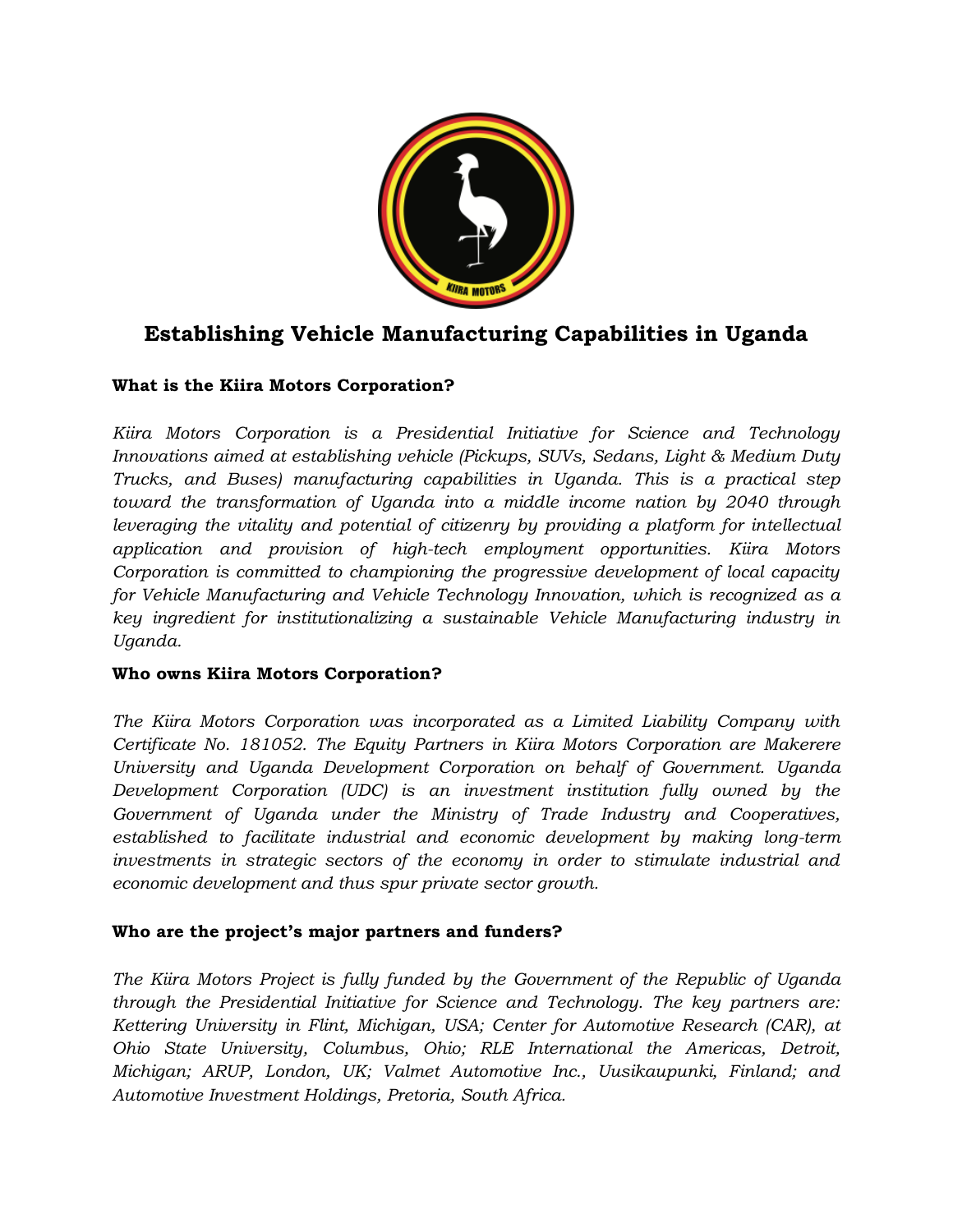#### **What is the progress of the project?**

*The Project has evolved from a university extra-curricular activity into a national program for industrialization with a premise to contribute to the strategic transformation of Uganda into a middle income economy by 2040. The Kiira Motors Project is an industrial development intervention supported through the Presidential Initiative for Science and Technology Innovations. The ultimate goal is to establish Kiira Motors Corporation as an Automotive Original Equipment Manufacturer (OEM) in East and Central Africa.* 

- *100 Acres of land provided for the KMC Plant by Government acting through UIA. Site Located at Jinja Industrial and Business Park on Plot 701, Block 2 Kagogwa village, Mawaito Parish, Kakira Town Council*
- *Pre-Site Development Activities including: Cadastral & Topographic Survey Completed, Deed Plans Developed; Land Title; Environmental Impact Statement with NEMA; & Site Geo-Technical Analysis is WIP*
- *Key Staff Training in Vehicle Engineering & Manufacturing at Ford Motor Company Facilities in Dearborn Michigan, USA; Centre for Automotive Research Ohio State University, Ohio, USA; Kettering University, Flint, Michigan, USA (Former General Motors Institute) and Other Places*
- *The Investment Analysis Covering Market Analysis; Business Opportunity Analysis; Market Entry Product Concept Analysis; Product Feasibility (Manufacturing, Logistics, and Engineering & Facilities); Financial and Economic Impact Analysis; HR Plan and Business Implementation Strategy has been completed. The Kiira Motors Business Case was launched by the Rt. Hon. Ruhakana Rugunda, Prime Minister of the Republic of Uganda on 7th December 2015, at the Office of the President Conference Hall.*
- *The Kiira Motors Vehicle Technology Innovation Program has so far developed three concept vehicles: the Kiira EV (2011), the Kiira EV SMACK (2014) and the Kayoola Solar Bus (2016). These concept vehicles demonstrate progressive enhancement of resident capacity in vehicle engineering.*

#### **What vehicles will be produced?**

*The product profile will consist of Sedans, Pick-Ups, Crossovers (Compact SUVs) and Light and Medium Duty Commercial Vehicles (Buses & Trucks) providing a complete and consistent model mix differentiated by functionality, size, performance and level of comfort while maintaining a distinct common brand profile. These vehicles will initially be Internal Combustion Engines (ICEs) – running on gasoline and diesel.*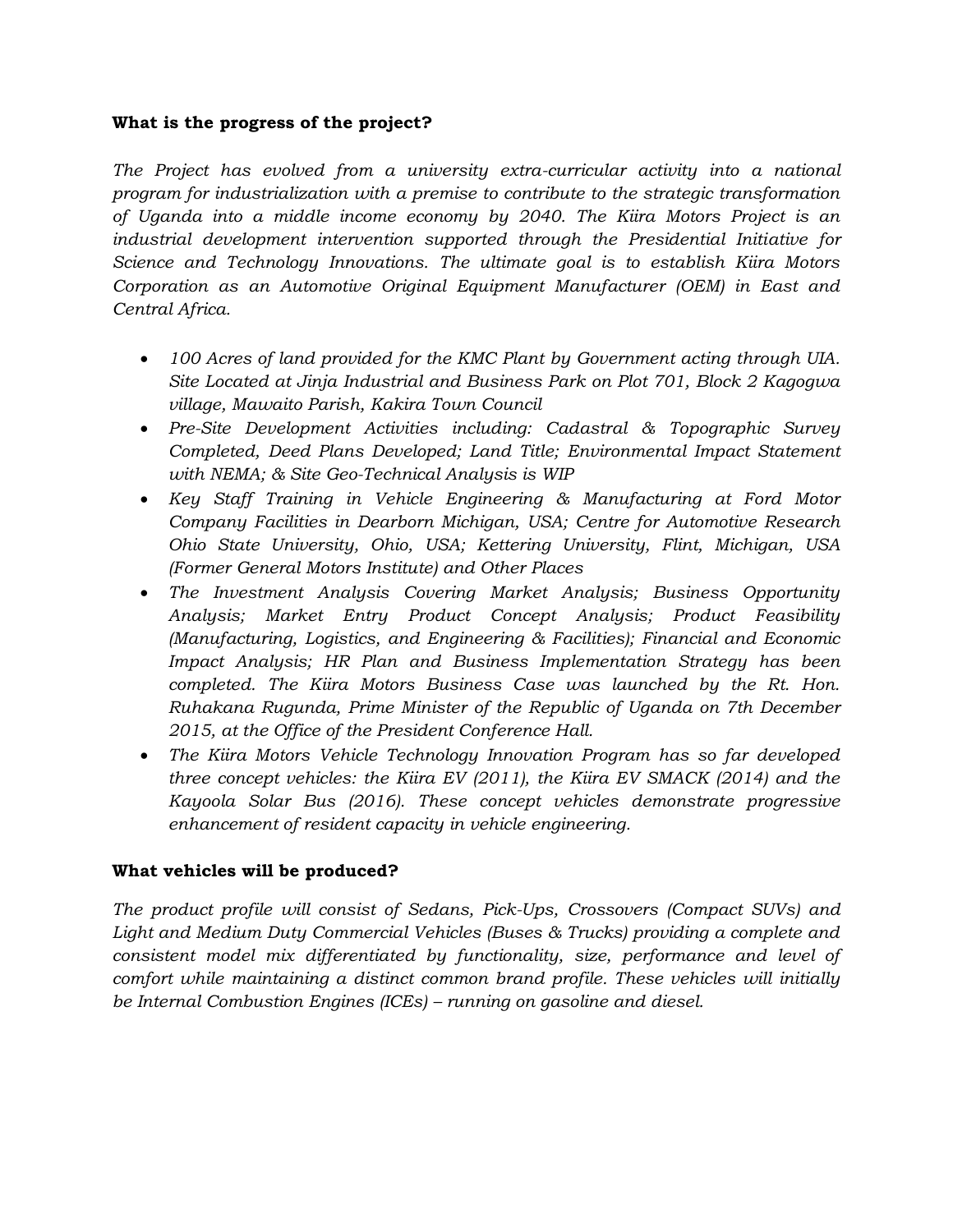#### **How much will these vehicles cost?**

- *Sedan - USD 25,000*
- *Crossover - USD 28,000*
- *Pick-up USD - 32,000*

*End user financing and After Sales support is a very important aspect of our business model.* 

#### **Will these vehicles be safe? The Crash Ratings if Any**

*KMC will manufacture competitive transportation technology meeting requirements and standards for not only safety but also enhanced environmental stewardship.* 

## **Are there any Certifications or Industry Regulatory Bodies governing the automotive industry in Uganda?**

*Homologation is a key aspect of Product Development with specific emphasis on Safety and Environmental Protection more so in the Automotive Industry as it provides the customers with the required confidence in the associated Product and this is Key to Market Share acquisition. Uganda has a Certification Body for all good the Uganda National Bureau of Standards. KMC shall work closely with UNBS to ensure that Homologation Mechanisms for Vehicle Manufactured in Uganda are in Place.* 

## **When should we expect the first batch of Kiira Motors vehicles to hit Uganda roads?**

*Production starts in 2018 with 305 vehicles and production is expected to be at full capacity of 60,000 vehicles per year in 2-shifts by 2039.* 

## **What should Ugandans expect from Kiira Motors Corporation when it starts operating?**

*The KMC Complex is expected to contribute to the Ugandan National Government's drive to reduce poverty and bring about socio-economic transformation by creating a number of direct and indirect employment opportunities throughout the local, regional and national landscape. Employment opportunities will be created at various skill levels, and foreign exchange saved due to import substitution in the long term. From a capital investment perspective, a direct job figure of 2,985 which will be created in Jinja during construction, is expected to lead to a further 7,639 jobs throughout the economy; taking total employment during the CapEx phase to 12,671. The Direct employment by KMC is projected at approximately 2,000 jobs.* 

*KMC shall encourage partnerships with the private sector so as enhance capacity to develop bankable projects in Uganda. Investment shall be encouraged in the adoption of*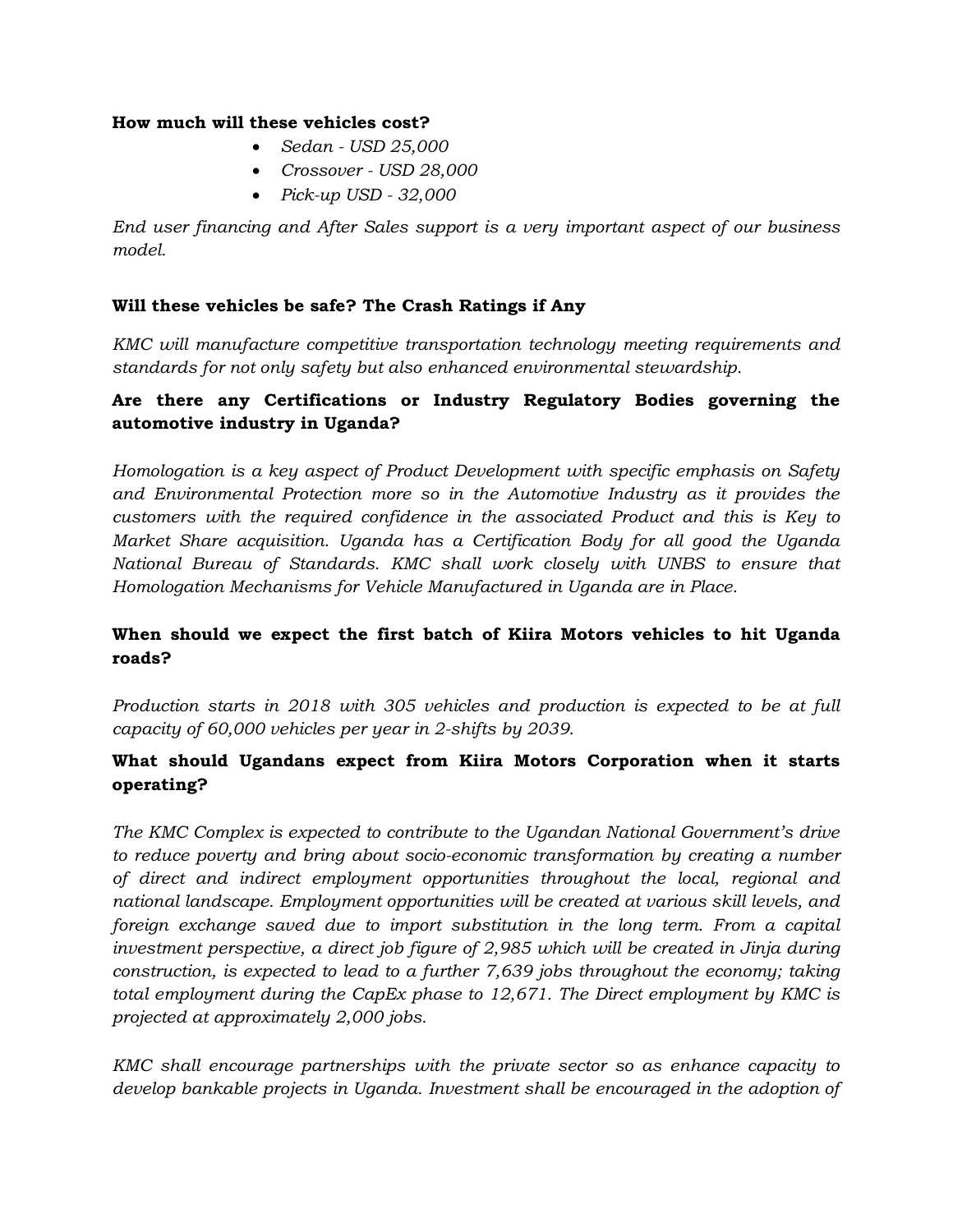*new and environmentally friendly technologies, acquisition of skills and work practices that facilitate quality improvement and adoption of recognized international codes and standards in the automotive industry.* 

*An operational KMC will also support the creation of vital infrastructure for Uganda through creating significant demand for such services as power plants; Standard Gauge Rail; Roads; National Fiber Optics Infrastructure; among others.* 

*The local automotive industry in particular has strong backward and forward linkages with other sectors, thereby ensuring that more value addition is occurring in the local supply chains than externally. Strong linkages will be formed with the oil refinery that is being constructed not only in terms of by – products created during the process of oil refinement that are used in the manufacture of chemicals used in the automotive industry but the vehicles themselves will use oil refined at the national refinery. The formation of robust industrial linkages is key to successful industrialization.*

*Overall, KMC shall provide an affordable mix of vehicle products; create employment opportunities with varied skill levels; encourage private investment opportunities in local companies providing support to the emerging automotive industry; and lead to an ultimate boost to economic development and GDP growth.*

# **What are the benefits of buying a KIIRA Vehicle above the Imported Second Hand?**

*The perspectives to the buying of the Kiira Vehicle are diverse depending on the stakeholder either Government, the Buyer, the EAC etc. Focusing on the buy perhaps as implied by the question at hand Effective Production Support is very important for a Vehicle Owner, Meaningful Credit Facilities for Acquisition form the Domestic Product angle Versus Imported, and definitely the Great People of the EAC deserve First hand Products given they are First Hand Citizens of the Sovereign States in the EAC.* 

## **How will Kiira Motors survive in the current competitive market?**

*The KMC value proposition is premised against the two core gaps in the industry today – namely: affordable asset financing for vehicle financing and after-sales service and support. Our interventions will focus on closing these gaps as the key strategy for*  market share acquisition. It is important from a policy perspective that issues of *technology quality especially those under pinning safety and environmental protection are addressed which will inadvertently give rise to a roadmap winning off importation of rather obsolete vehicle technology and sub-standard spare parts. Such interventions are expected to cultivate growth of new vehicle sales. Production for export to the EAC and neighboring regional economic communities is a key ingredient of the growth plan for sales.*